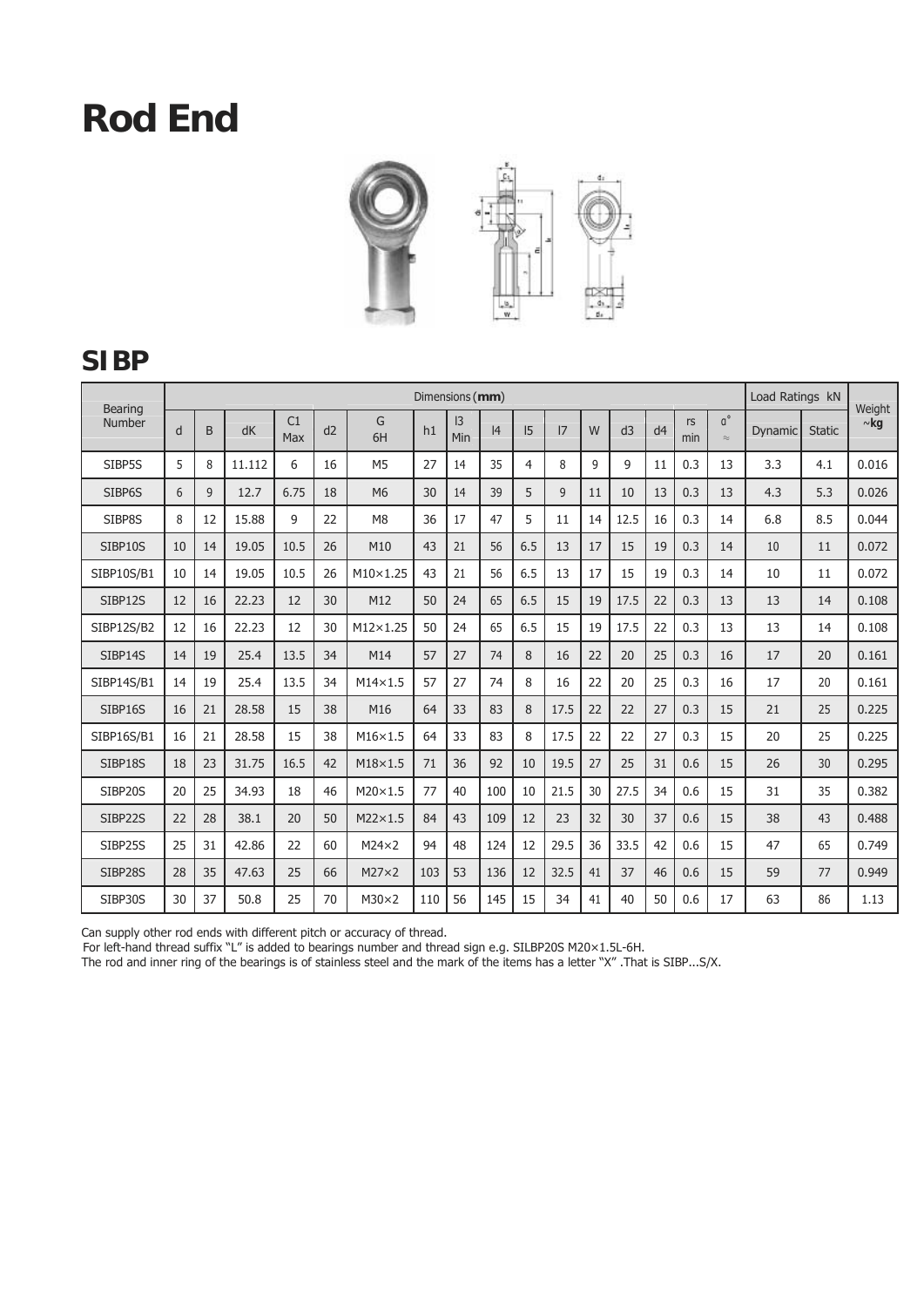

#### **SABP**

| <b>Bearing</b> |    |    |        |                  | Dimensions (mm) |                        |     |          |     | Weight                   |           |                          |         |               |           |
|----------------|----|----|--------|------------------|-----------------|------------------------|-----|----------|-----|--------------------------|-----------|--------------------------|---------|---------------|-----------|
| Number         | d  | B  | dk     | C1<br><b>Max</b> | d2              | G<br>6G                | h   | 1<br>min | 2   | 17                       | rs<br>min | $q^{\circ}$<br>$\approx$ | Dynamic | <b>Static</b> | $\sim$ kg |
| SABP5S         | 5  | 8  | 11.112 | 6                | 16              | M <sub>5</sub>         | 33  | 20       | 41  | $\overline{\phantom{0}}$ | 0.3       | 13                       | 3.3     | 3.9           | 0.016     |
| SABP6S         | 6  | 9  | 12.7   | 6.75             | 18              | M <sub>6</sub>         | 36  | 22       | 45  |                          | 0.3       | 13                       | 4.3     | 5.3           | 0.026     |
| SABP8S         | 8  | 12 | 15.88  | 9                | 22              | M <sub>8</sub>         | 42  | 25       | 53  | $\overline{\phantom{0}}$ | 0.3       | 14                       | 6.8     | 8.5           | 0.044     |
| SABP10S        | 10 | 14 | 19.05  | 10.5             | 26              | M10                    | 48  | 29       | 61  | $\overline{\phantom{0}}$ | 0.3       | 14                       | 10      | 11            | 0.072     |
| SABP10S-B1     | 10 | 14 | 19     | 10.5             | 26              | M <sub>10</sub> X 1.25 | 48  | 29       | 61  | —                        | 0.3       | 14                       | 10      | 11            | 0.072     |
| SABP12S        | 12 | 16 | 22.23  | 12               | 30              | M12                    | 54  | 33       | 69  | $\overline{\phantom{0}}$ | 0.3       | 13                       | 13      | 14            | 0.108     |
| SABP14S        | 14 | 19 | 25.4   | 13.5             | 34              | M14                    | 60  | 36       | 77  | $\overline{\phantom{0}}$ | 0.3       | 16                       | 17      | 20            | 0.161     |
| SABP16S        | 16 | 21 | 28.58  | 15               | 38              | M16                    | 66  | 40       | 85  | $\overline{\phantom{0}}$ | 0.3       | 15                       | 21      | 25            | 0.225     |
| SABP18S        | 18 | 23 | 31.75  | 16.5             | 42              | $M18\times1.5$         | 72  | 44       | 93  | 23                       | 0.6       | 15                       | 26      | 30            | 0.295     |
| SABP20S        | 20 | 25 | 34.93  | 18               | 46              | $M20\times1.5$         | 78  | 47       | 101 | 25                       | 0.6       | 15                       | 31      | 35            | 0.382     |
| SABP22S        | 22 | 28 | 38.1   | 20               | 50              | $M22\times1.5$         | 84  | 51       | 109 | 27                       | 0.6       | 15                       | 38      | 43            | 0.488     |
| SABP25S        | 25 | 31 | 42.86  | 22               | 60              | $M24\times2$           | 94  | 57       | 124 | 29                       | 0.6       | 15                       | 47      | 65            | 0.749     |
| SABP28S        | 28 | 35 | 47.63  | 25               | 66              | $M27\times2$           | 103 | 62       | 136 | 33                       | 0.6       | 15                       | 59      | 77            | 0.949     |
| SABP30S        | 30 | 37 | 50.8   | 25               | 70              | $M30\times2$           | 110 | 66       | 145 | 39                       | 0.6       | 17                       | 63      | 86            | 1.13      |

Can supply other rod ends with different pitch or accuracy of thread.

For left-hand thread suffix "L" is added to bearings number and thread sign e.g. SILBP20S M20×1.5L-6H.

The rod and inner ring of the bearings is of stainless steel and the mark of the items has a letter "X" .That is SIBP...S/X.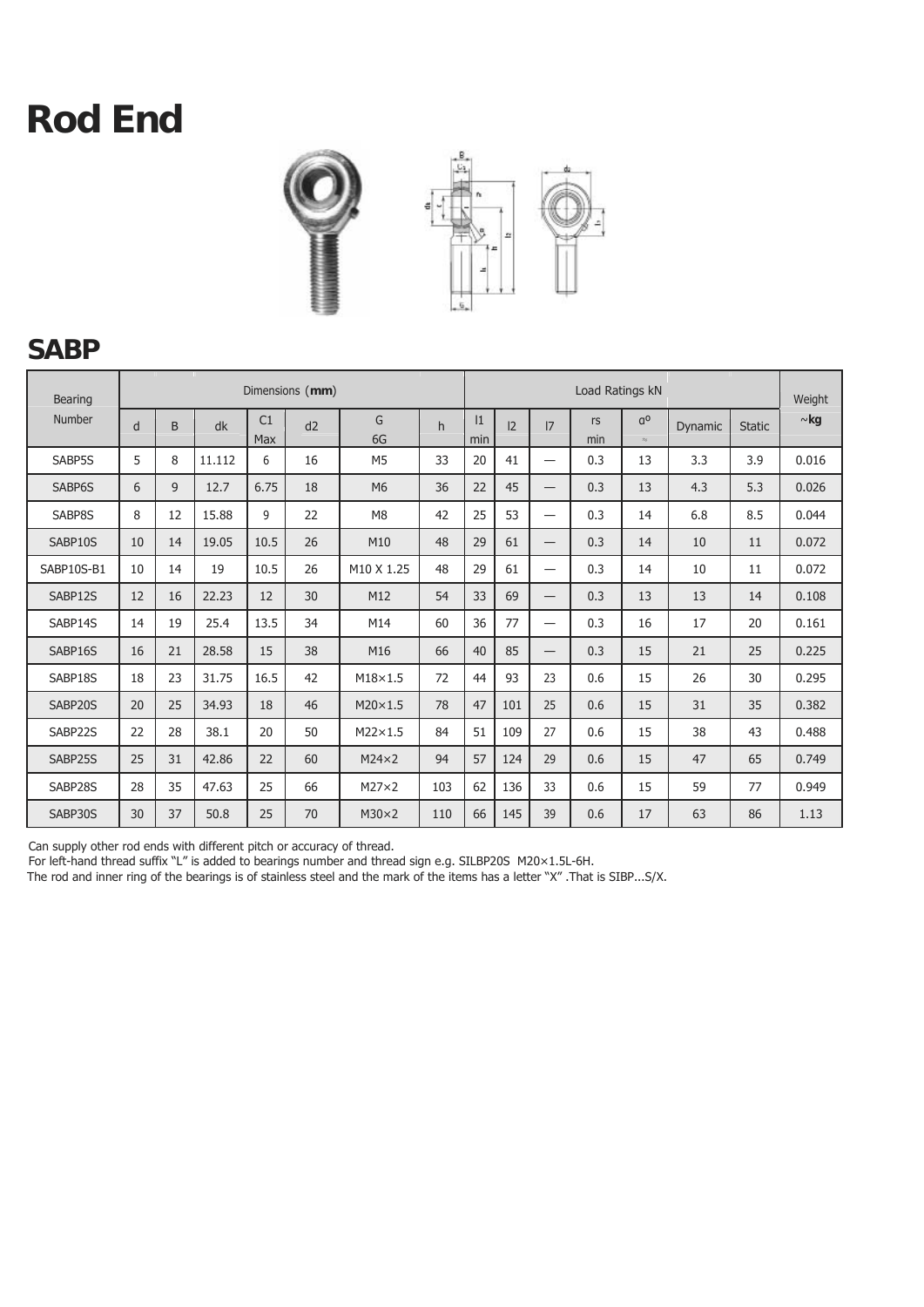



### **SAZP**

| <b>Bearing</b> |                      |                |                |                      |                      | Dimensions (inch / mm) |                 |                |                |               |              |                             | Load Ratings kN |               | Weight    |
|----------------|----------------------|----------------|----------------|----------------------|----------------------|------------------------|-----------------|----------------|----------------|---------------|--------------|-----------------------------|-----------------|---------------|-----------|
| Number         | d                    | B              | dk             | C1<br>Max            | d2                   | G                      | h               | 1<br>min       | 2              | 17            | rs<br>min    | q <sup>0</sup><br>$\approx$ | Dynamic         | <b>Static</b> | $\sim$ kg |
| SAZP4Z         | 0.19<br>4.83         | 0.312<br>7.92  | 0.437<br>11.1  | 0.25<br>6.35         | 0.625<br>15.88       | $10-32$                | 1.25<br>31.75   | 0.75<br>19.05  | 1.563<br>39.7  |               | 0.012<br>0.3 | 10                          | 3.4             | 3.8           | 0.013     |
| SAZP6Z         | 0.25<br>6.35         | 0.375<br>9.53  | 0.5<br>12.7    | 0.281<br>7.14        | 0.75<br>19.05        | $1/4 - 28$             | 1.562<br>39.67  | 1<br>25.4      | 1.937<br>49.2  |               | 0.012<br>0.3 | 13                          | 4.5             | 6.6           | 0.022     |
| SAZP7Z         | 0.3125<br>7.94       | 0.437<br>11.1  | 0.625<br>15.88 | 0.344<br>8.74        | 0.875<br>22.23       | $5/16 - 24$            | 1.875<br>47.63  | 1.25<br>31.75  | 2.312<br>58.72 |               | 0.012<br>0.3 | 10                          | 6.9             | 8.4           | 0.037     |
| SAZP9Z         | 0.375<br>9.53        | 0.5<br>12.7    | 0.719<br>18.26 | 0.406<br>10.31       | $\mathbf{1}$<br>25.4 | $3/8 - 24$             | 1.938<br>49.23  | 1.25<br>31.75  | 2.438<br>61.93 |               | 0.024<br>0.6 | $\mathsf{q}$                | 9.4             | 10            | 0.055     |
| SAZP11Z        | 0.4375<br>11.11      | 0.562<br>14.27 | 0.812<br>20.62 | 0.437<br>11.1        | 1.125<br>28.58       | $7/16 - 20$            | 2.125<br>53.98  | 1.375<br>34.93 | 2.688<br>68.28 |               | 0.024<br>0.6 | 11                          | 11              | 13            | 0.078     |
| SAZP12Z        | 0.5<br>12.7          | 0.625<br>15.88 | 0.937<br>23.81 | 0.5<br>12.7          | 1.312<br>33.32       | $1/2 - 20$             | 2.438<br>61.93  | 1.5<br>38.1    | 3.094<br>78.59 |               | 0.024<br>0.6 | $\overline{9}$              | 15              | 19            | 0.12      |
| SAZP15Z        | 0.625<br>15.88       | 0.75<br>19.05  | 1.125<br>28.58 | 0.562<br>14.27       | 1.5<br>38.1          | $5/8 - 18$             | 2.625<br>66.68  | 1.625<br>41.28 | 3.375<br>85.73 | 0.717<br>18.2 | 0.024<br>0.6 | 11                          | 20              | 21            | 0.18      |
| SAZP19Z        | 0.75<br>19.05        | 0.875<br>22.23 | 1.312<br>33.32 | 0.687<br>17.45       | 1.75<br>44.45        | $3/4 - 16$             | 2.875<br>73.03  | 1.75<br>44.45  | 3.75<br>95.25  | 0.823<br>20.9 | 0.024<br>0.6 | 10                          | 29              | 29            | 0.29      |
| SAZP25Z        | $\mathbf{1}$<br>25.4 | 1.375<br>34.93 | 1.875<br>47.63 | $\mathbf{1}$<br>25.4 | 2.75<br>69.85        | $11/4-12$              | 4.125<br>104.78 | 2.125<br>53.98 | 5.5<br>139.7   | 1.335<br>33.9 | 0.024<br>0.6 | 14                          | 60              | 101           | 1.1       |
| SAZP25Z        | $\mathbf{1}$<br>25.4 | 1.375<br>34.93 | 1.875<br>47.63 | $\mathbf{1}$<br>25.4 | 2.75<br>69.85        | $1 - 14$               | 4.125<br>104.78 | 2.125<br>53.98 | 5.5<br>139.7   | 1.335<br>33.9 | 0.024<br>0.6 | 14                          | 60              | 101           | 1.1       |

For left-hand thread. suffix "L" is added to bearings number e.g. SALZP12Z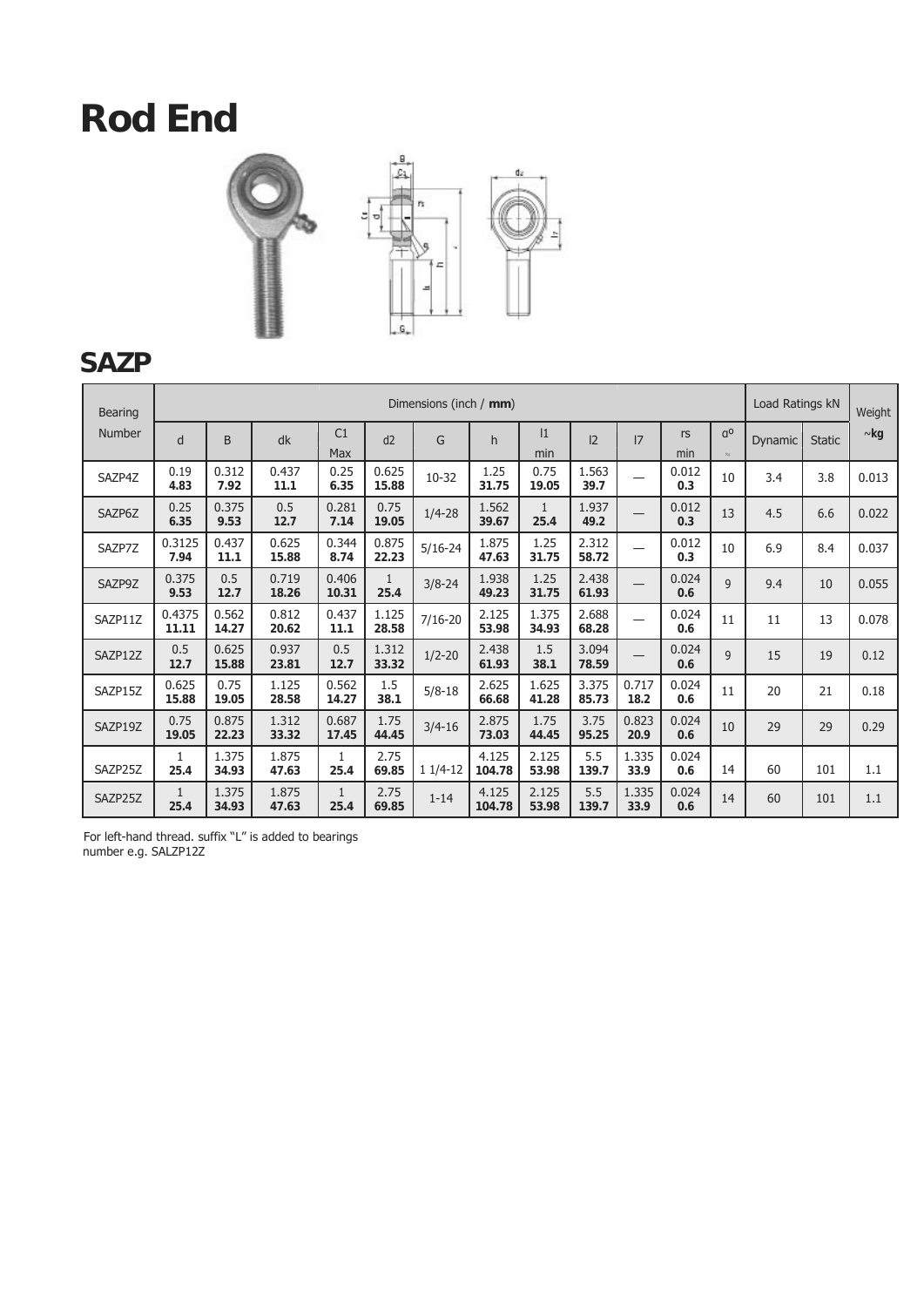

#### **SIZP**

| <b>Bearing</b> |                | Dimensions (inch /<br>mm) |                |                      |                |             |                 |                      |                |               |               |                      |                |                      |              |                             | <b>Load Ratings</b><br>kN |     | Weight       |
|----------------|----------------|---------------------------|----------------|----------------------|----------------|-------------|-----------------|----------------------|----------------|---------------|---------------|----------------------|----------------|----------------------|--------------|-----------------------------|---------------------------|-----|--------------|
| Number         | d              | B                         | dK             | C1<br>Max            | d2             | G           | h1              | $\mathsf{I}3$<br>Min | 14             | 5             | 17            | W                    | d3             | d <sub>4</sub>       | rs<br>Min    | 0 <sub>D</sub><br>$\approx$ | Dynamic Static            |     | $\sim$ kg    |
| SIZP4Z         | 0.187<br>4.83  | 7.92<br>0.312             | 0.437<br>11.1  | 0.25<br>6.35         | 0.625<br>15.88 | $10 - 32$   | 1.062<br>26.97  | 0.562<br>14.27       | 1.375<br>34.93 | 0.187<br>4.75 | 0.354<br>9    | 0.312<br>7.92        | 0.297<br>7.54  | 0.406<br>10.31       | 0.012<br>0.3 | 10                          | 3.4                       | 4.6 | 0.015        |
| SIZP6Z         | 0.25<br>6.35   | 0.375<br>9.53             | 0.5<br>12.7    | 0.281<br>7.14        | 0.750<br>19.05 | $1/4 - 28$  | 1.312<br>33.32  | 0.75<br>19.05        | 1.687<br>42.85 | 0.187<br>4.75 | 0.413<br>10.5 | 0.375<br>9.53        | 0.36<br>9.15   | 0.469<br>11.91       | 0.012<br>0.3 | 13                          | 4.5                       | 7.7 | 0.025        |
| SIZP7Z         | 0.3125<br>7.94 | 0.437<br>11.1             | 0.625<br>15.88 | 0.344<br>8.74        | 0.875<br>22.23 | $5/16 - 24$ | 1.375<br>34.93  | 0.750<br>19.05       | 1.812<br>46.02 | 0.187<br>4.75 | 0.461<br>11.7 | 0.437<br>11.1        | 0.422<br>10.72 | 0.5<br>12.7          | 0.012<br>0.3 | 10                          | 6.9                       | 8.4 | 0.036        |
| SIZP9Z         | 0.375<br>9.53  | 0.5<br>12.7               | 0.719<br>18.26 | 0.406<br>10.31       | 1<br>25.4      | $3/8 - 24$  | 1.625<br>41.28  | 0.937<br>23.81       | 2.125<br>53.98 | 0.25<br>6.35  | 0.484<br>12.3 | 14.27<br>0.562       | 0.547<br>13.89 | 17.45<br>0.687       | 0.024<br>0.6 | 9                           | 9.4                       | 10  | 0.061        |
| SIZP11Z        | 0.437<br>11.1  | 0.562<br>14.27            | 0.812<br>20.62 | 0.437<br>11.1        | 1.125<br>28.58 | $7/16 - 20$ | 1.812<br>46.02  | 1.062<br>26.97       | 2.375<br>60.33 | 0.25<br>6.35  | 0.551<br>14   | 0.625<br>15.88       | 0.61<br>15.49  | 0.750<br>19.05       | 0.024<br>0.6 | 11                          | 11                        | 13  | 0.081        |
| SIZP12Z        | 0.5<br>12.7    | 0.625<br>15.88            | 0.937<br>23.81 | 0.5<br>12.7          | 1.312<br>33.32 | $1/2 - 20$  | 2.125<br>53.98  | 1.187<br>30.15       | 2.781<br>70.64 | 0.25<br>6.35  | 0.638<br>16.2 | 0.750<br>19.05       | 0.735<br>18.67 | 0.875<br>22.23       | 0.024<br>0.6 | $\mathsf{q}$                | 15                        | 19  | 0.133        |
| SIZP15Z        | 0.625<br>15.88 | 0.750<br>19.05            | 1.125<br>28.58 | 0.562<br>14.27       | 1.5<br>38.1    | $5/8 - 18$  | 2.5<br>63.5     | 1.5<br>38.1          | 3.25<br>82.55  | 0.312<br>7.92 | 0.717<br>18.2 | 0.875<br>22.23       | 0.86<br>21.84  | $\mathbf{1}$<br>25.4 | 0.024<br>0.6 | 11                          | 20                        | 21  | 0.19         |
| SIZP19Z        | 0.750<br>19.05 | 0.875<br>22.23            | 1.312<br>33.32 | 0.687<br>17.45       | 1.75<br>44.45  | $3/4 - 16$  | 2.875<br>73.03  | 1.75<br>44.45        | 3.75<br>95.25  | 0.312<br>7.92 | 0.823<br>20.9 | $\mathbf{1}$<br>25.4 | 0.985<br>25.02 | 1.125<br>28.58       | 0.024<br>0.6 | 10                          | 29                        | 29  | 0.285        |
| SIZP25Z        | 25.4           | 1.375<br>34.93            | 1.875<br>47.63 | 1<br>25.4            | 2.75<br>69.85  | $11/4-12$   | 4.125<br>104.78 | 2.125<br>53.98       | 5.5<br>139.7   | 0.437<br>11.1 | 1.303<br>33.1 | 1.5<br>38.1          | 1.485<br>37.72 | 1.75<br>44.45        | 0.024<br>0.6 | 14                          | 60                        | 101 | 1            |
| SIZP25Z        | 25.4           | 1.375<br>34.93            | 1.875<br>47.63 | $\mathbf{1}$<br>25.4 | 2.75<br>69.85  | $1 - 14$    | 4.125<br>104.78 | 2.125<br>53.98       | 5.5<br>139.7   | 0.437<br>11.1 | 1.303<br>33.1 | 1.5<br>38.1          | 1.485<br>37.72 | 1.75<br>44.45        | 0.024<br>0.6 | 14                          | 60                        | 101 | $\mathbf{1}$ |

For left-hand thread suffix "L" is added to bearings number. e.g. SILZP12S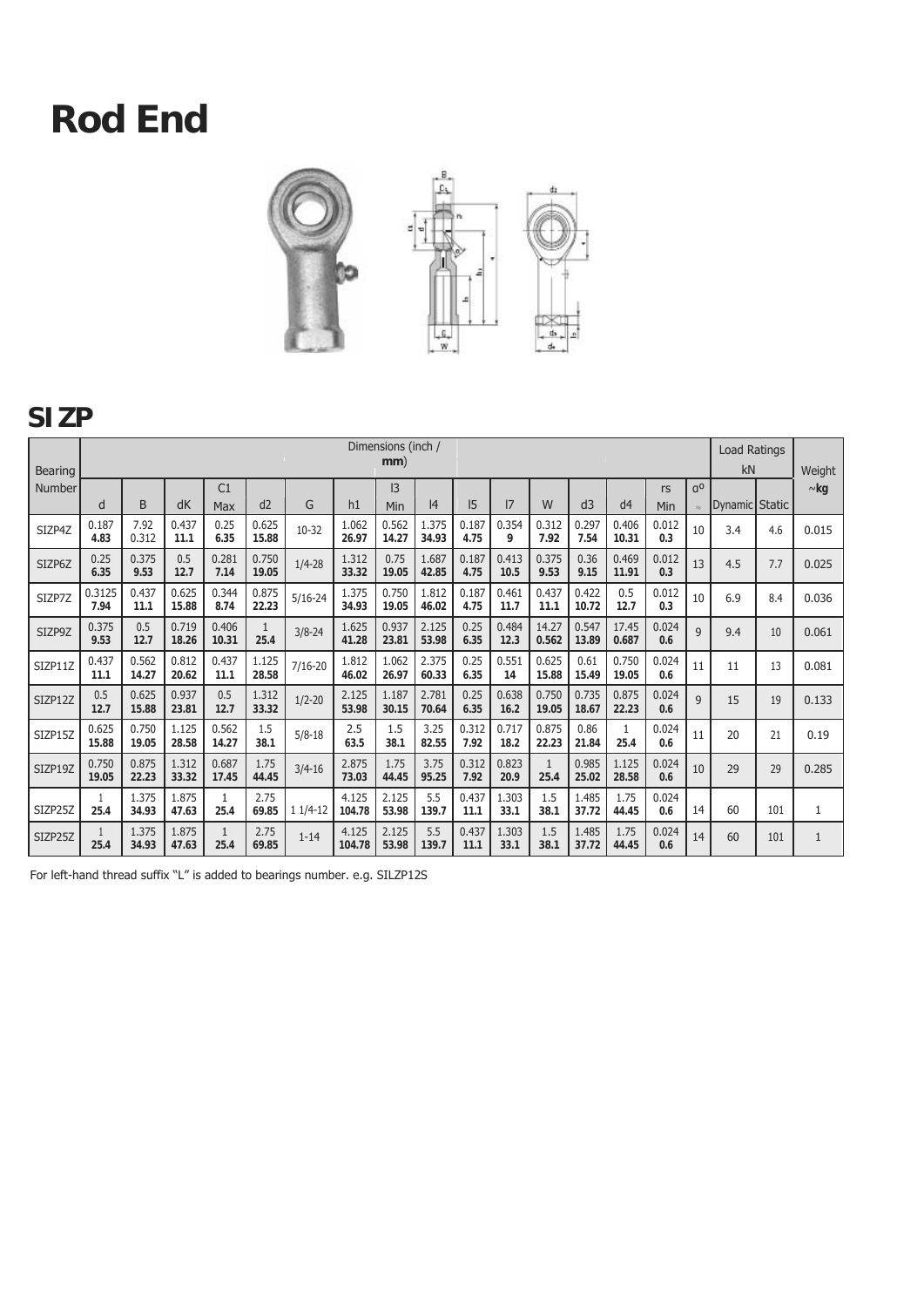

### **SIZJ**

| <b>Bearing</b> |                 |                |                |                              |                |             | Dimensions (inch / mm) |                      |                |               |                      |                |                |              |                             | Load Ratings<br>kN |     | Weight    |
|----------------|-----------------|----------------|----------------|------------------------------|----------------|-------------|------------------------|----------------------|----------------|---------------|----------------------|----------------|----------------|--------------|-----------------------------|--------------------|-----|-----------|
| Number         | d               | B              | dK             | C <sub>1</sub><br><b>MAX</b> | d2             | G           | h1                     | 3<br>Min             | 4              | 15            | W                    | d3             | d4             | rs<br>Min    | q <sup>0</sup><br>$\approx$ | Dynamic Static     |     | $\sim$ kg |
| SIZJ4          | 0.19<br>4.83    | 0.312<br>7.92  | 0.437<br>11.1  | 0.234<br>5.94                | 0.625<br>15.88 | $10-32$     | 1.062<br>26.97         | 0.5<br>12.7          | 1.375<br>34.93 | 0.187<br>4.75 | 0.312<br>7.92        | 0.297<br>7.54  | 0.406<br>10.31 | 0.012<br>0.3 | 10                          | 3.6                | 6.8 | 0.018     |
| SIZJ6          | 0.25<br>6.35    | 0.375<br>9.53  | 0.5<br>12.7    | 0.25<br>6.35                 | 0.75<br>19.05  | $1/4 - 28$  | 1.312<br>33.32         | 0.625<br>15.88       | 1.687<br>42.85 | 0.187<br>4.75 | 0.375<br>9.53        | 0.36<br>9.15   | 0.469<br>11.91 | 0.012<br>0.3 | 13.5                        | 5.4                | 9.6 | 0.023     |
| SIZJ7          | 0.3125<br>7.94  | 0.437<br>11.1  | 0.625<br>15.88 | 0.312<br>7.92                | 0.875<br>22.23 | $5/16 - 24$ | 1.375<br>34.93         | 0.625<br>15.88       | 1.812<br>46.02 | 0.187<br>4.75 | 0.437<br>11.1        | 0.422<br>10.72 | 0.5<br>12.7    | 0.012<br>0.3 | 11                          | 8.5                | 12  | 0.036     |
| SIZJ9          | 0.375<br>9.53   | 0.5<br>12.7    | 0.719<br>18.26 | 0.359<br>9.12                | 25.4           | $3/8 - 24$  | 1.625<br>41.28         | 0.75<br>19.05        | 2.125<br>53.98 | 0.25<br>6.35  | 0.562<br>14.27       | 0.547<br>13.89 | 17.45<br>0.687 | 0.024<br>0.6 | 11                          | 11                 | 16  | 0.059     |
| SIZJ11         | 0.4375<br>11.11 | 0.562<br>14.27 | 0.812<br>20.62 | 0.406<br>10.31               | 1.125<br>28.58 | $7/16 - 20$ | 1.812<br>46.02         | 0.875<br>22.23       | 2.375<br>60.33 | 0.25<br>6.35  | 0.625<br>15.88       | 0.61<br>15.49  | 0.75<br>19.05  | 0.024<br>0.6 | 10.5                        | 14                 | 21  | 0.082     |
| SIZJ12         | 0.5<br>12.7     | 0.625<br>15.88 | 0.937<br>23.81 | 0.453<br>11.5                | 1.312<br>33.32 | $1/2 - 20$  | 2.125<br>53.98         | $\mathbf{1}$<br>25.4 | 2.781<br>70.64 | 0.25<br>6.35  | 0.75<br>19.05        | 0.735<br>18.67 | 0.875<br>22.23 | 0.024<br>0.6 | 10                          | 18                 | 28  | 0.132     |
| SIZJ15         | 0.625<br>15.88  | 0.75<br>19.05  | 1.125<br>28.58 | 0.484<br>12.29               | 1.5<br>38.1    | $5/8 - 18$  | 2.5<br>63.5            | 1.25<br>31.75        | 3.25<br>82.55  | 0.312<br>7.92 | 0.875<br>22.23       | 0.86<br>21.84  | 25.4           | 0.024<br>0.6 | 13                          | 23                 | 29  | 0.195     |
| SIZJ19         | 0.75<br>19.05   | 0.875<br>22.23 | 1.312<br>33.32 | 0.593<br>15.06               | 1.75<br>44.45  | $3/4 - 16$  | 2.875<br>73.03         | 1.375<br>34.93       | 3.75<br>95.25  | 0.312<br>7.92 | $\mathbf{1}$<br>25.4 | 0.985<br>25.02 | 1.125<br>28.58 | 0.024<br>0.6 | 12                          | 34                 | 44  | 0.295     |

For left-hand thread suffix "L" is added to bearings number SILZJ12.